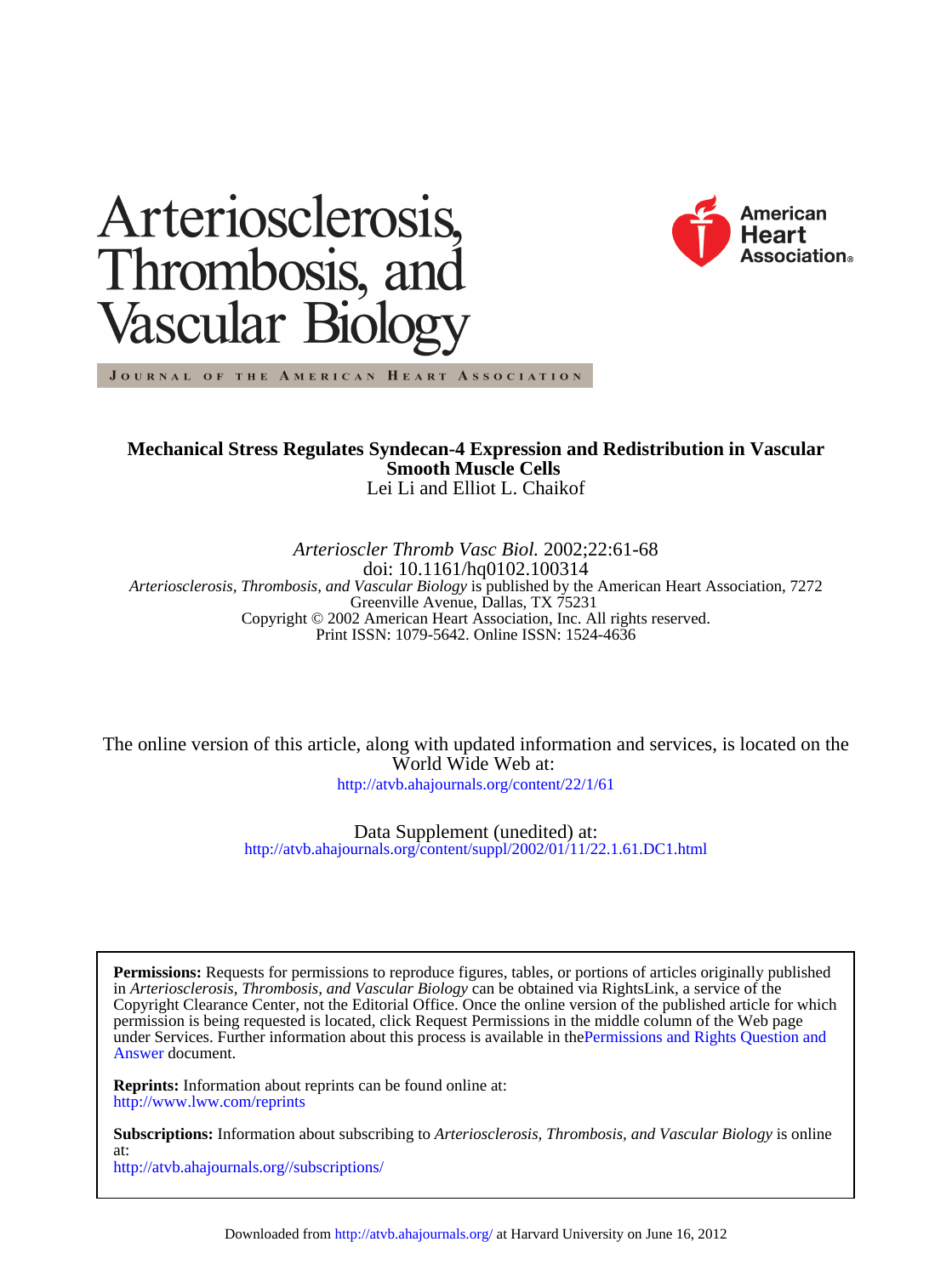# **Mechanical Stress Regulates Syndecan-4 Expression and Redistribution in Vascular Smooth Muscle Cells**

Lei Li, Elliot L. Chaikof

*Abstract*—Syndecan-4 is a unique membrane-associated heparan sulfate proteoglycan that colocalizes with integrin heterodimers in focal adhesion complexes. Because focal adhesions serve as a putative mechanotransduction system, we postulated that physical forces that are sensed by focal adhesions may regulate the expression and intracellular distribution of syndecan-4 and thereby modulate cell movement and orientation. In this report, syndecan-4 was identified as a transcriptionally regulated, immediate-early gene in response to the application of oscillatory stress. This fluctuation was associated with coordinate changes in the concentration and compartmentalization of syndecan-4 proteins. Specifically, syndecan-4 was lost from the dorsal aspect of the cell membrane and translocated from its intracellular pool to the ventral cell surface. Dissociation of syndecan-4 and vinculin from focal adhesions may contribute to promoting cell motility, because overexpression of syndecan-4, in part, blocked this dissociation and also retarded mechanical stretch-induced cell migration. These studies suggest that mechanical stress induces cell locomotion, in part, by the dynamic regulation of syndecan-4 expression and relocation. **(***Arterioscler Thromb Vasc Biol***. 2002;22:61-68.)**

**Key Words:** restenosis  $\blacksquare$  hypertension  $\blacksquare$  atherosclerosis  $\blacksquare$  heparan sulfate  $\blacksquare$  syndecan

Vascular smooth muscle cells (SMCs) are subjected to a dynamic, mechanical environment modulated by pulsatile pressure and oscillatory shear forces. Although these forces are important regulators of normal cell function, under certain conditions they may contribute to the development of a pathological state. For example, hypertension, which increases transmural stresses due to mechanical distension of the arterial wall, leads to vascular wall hypertrophy and is an independent risk factor for the development of atherosclerosis.1 Strong correlations have also been noted between regions of elevated wall stresses and the propensity for rupture of either an atherosclerotic plaque or an aortic aneurysm.2,3 Likewise, the restenosis response that often follows balloon angioplasty may be due, in part, to the extreme vessel wall strains that are associated with this mechanical intervention.4 Although these observations support the notion that wall stress is a potent stimulus for pathophysiological adaptations of the vessel wall, the underlying molecular and cellular mechanisms that eventually lead to a pathological end point remain largely undefined.

Syndecan-4 is a cell surface heparan sulfate proteoglycan (HSPG) widely expressed in tissues derived from ectoderm, mesenchyme, and endoderm in a position-, time-, and development-dependent manner.5 The ectodomain of syndecan-4 bears 3 distinct heparan sulfate (HS) chains that are capable of binding a variety of ligands that modulate events relevant to acute tissue repair and chronic injury responses, including cell migration and proliferation, cellsubstrate interactions, and matrix remodeling.<sup>6,7</sup> In this regard, syndecan-4 serves as a coreceptor for a variety of soluble ligands, including fibroblast growth factors (FGFs), transforming growth factors-1 and -2, and vascular endothelial growth factor, as well as CC and CXC chemokines. Moreover, as a consequence of the large number of matrix proteins with associated heparin-binding domains, syndecan-4 serves as an important cell adhesion molecule. It is particularly notable that syndecan-4 is exclusively recruitable into focal adhesions, where it contributes to the structural and signaling functions of this macromolecular complex.8 Significantly, focal adhesions serve as 1 of a number of cellular mechanotransduction systems, coupling and integrating mechanical stimuli with intracellular chemical cascades that are relevant for modulation of cell shape, phenotypic transformation, polarization, proliferation, and motility. Thus, it is conceivable that physical forces that are sensed by the focal adhesion complex regulate the expression and self-assembly of at least some of its structural constituents. Indeed, although mechanical stretch does not effect integrin expression levels, it does alter their intracellular distribution and induces the phosphorylation of several focal adhesion proteins, including paxillin and focal adhesion kinase.9,10

In the present study, we used a device that applies homogeneous and uniform biaxial mechanical strain to cultured vascular SMCs, thus allowing precise control of applied stress, to address the following hypotheses: (1) brief, oscil-

Received June 4, 2001; revision accepted October 3, 2001.

*Arterioscler Thromb Vasc Biol.* **is available at http://www.atvbaha.org**

From the Departments of Surgery and Bioengineering, Emory University School of Medicine, Atlanta, Ga.

Correspondence to Elliot L. Chaikof, MD, PhD, 1639 Pierce Dr, Room 5105, Emory University, Atlanta, GA 30322. E-mail echaiko@emory.edu © 2002 American Heart Association, Inc.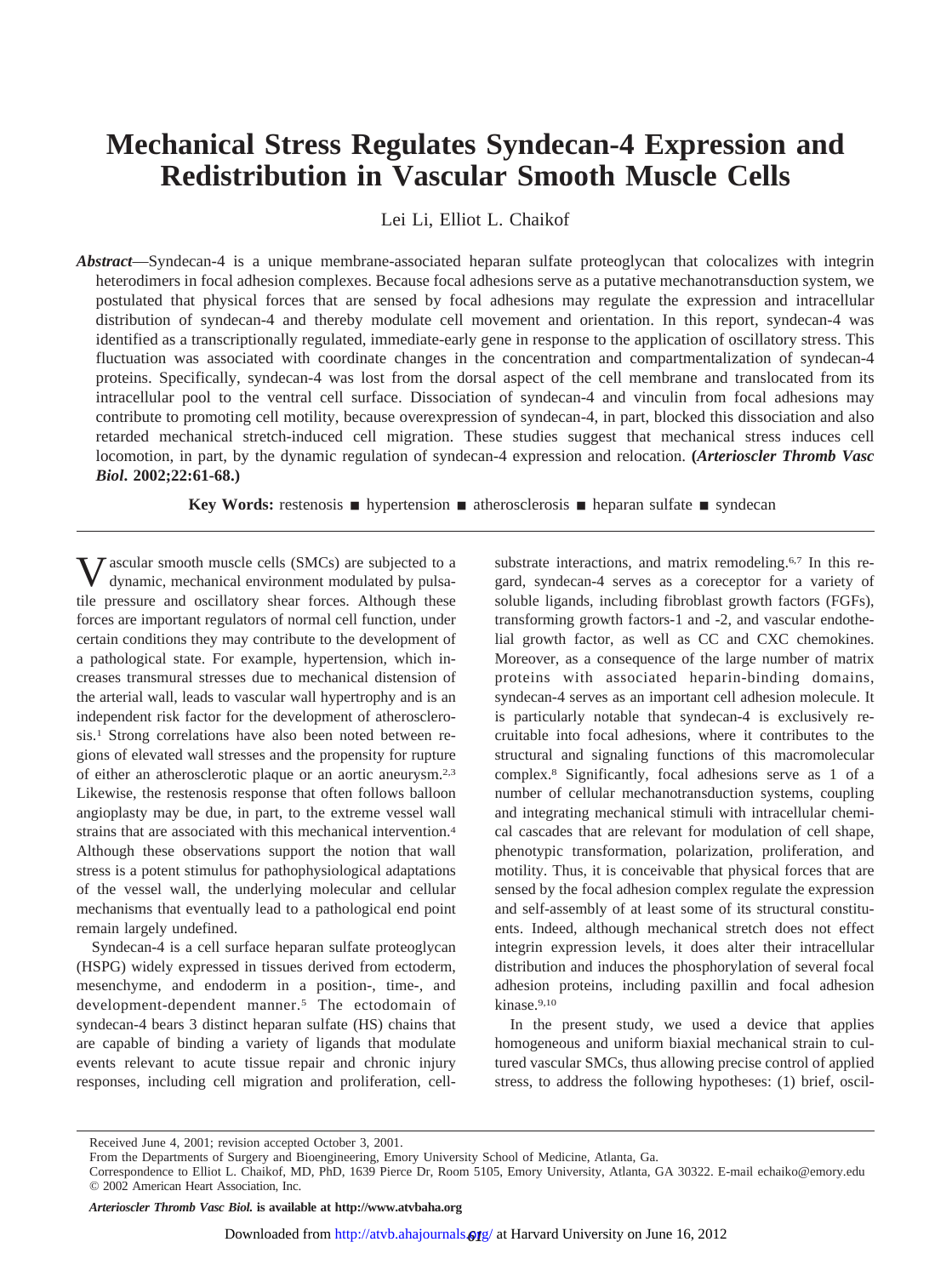latory, mechanical strain induces changes in syndecan-4 expression as a consequence of transcriptional, translational, and posttranslational events; (2) the recruitment of syndecan-4 into focal adhesions is altered by mechanical strain; and (3) cyclic strain–mediated changes in the concentration and distribution of cell surface syndecan-4 directly affects cell motility behavior. The results described below indicate that an applied mechanical stimulus in the form of an applied stress induces receptor shedding and tightly regulates syndecan-4 expression and distribution in vascular SMCs. Likely, changes in the amount of syndecan-4 expressed on the cell surface as well as receptor shedding into the pericellular environment will help to define stress-related, proatherogenic events.

## **Methods**

# **Materials**

Immortalized rat pulmonary arterial SMCs (PAC-1) were a gift of Dr A. Rothman (UCSD Medical Center, San Diego, Calif). Both syndecan-4 ectodomain (S4ED) and syndecan-4 cytoplasmic domain (S4CD) antibodies were provided as a gift from Dr N. Shworak at Harvard University, Boston, Mass. They are polyclonal rabbit antisera raised against CEPKELEENEVIPKP peptides derived from S4ED and CLGKKPIYKKAPTNE, from S4CD. The pcDNA3.1/ syndecan-4 vector was donated by Dr J.T. Gallagher at the University of Manchester, Manchester, UK. Syndecan- $4^{-/-}$  mouse fibroblast lysates were kindly supplied by Dr K. Ishiguro at Nagoya University, Nagoya, Japan. Mouse monoclonal anti- $\alpha$ 5 integrin antibody and goat anti-rabbit (GAR)–IgG-FITC were obtained from Immunotech. The nonimmune IgG of rabbits and mice, GAR-IgG– alkaline phosphatase (AP), horse anti-mouse (HAM)-IgG-AP, and avidin-AP were ordered from Vector. AlexaFluor™ 488 goat antimouse–IgG, AlexaFluor™ 568 GAR-IgG, and rhodamine-phalloidin were purchased from Molecular Probes. Fetal bovine serum was purchased from Hyclone. EZ-link™-sulfo-NHS-LC-biotin and bicinchoninic acid assay kits were obtained from Pierce. Growth medium powder (medium 199 and Dulbecco's modified Eagle's medium) and dissociation buffer were purchased from Gibco BRL Life Technologies. Mouse monoclonal anti-vinculin antibodies, heparitinase I, protein A beads, and all other chemical reagents, unless otherwise indicated, were obtained from Sigma.

## **Cyclic Strain Assay**

Cells were plated onto silicone elastomer–bottomed culture dishes, as detailed elsewhere,<sup>11</sup> and a uniform, biaxial strain profile was generated by using a StrainMaster (Z-Development Inc).12 Before cell plating, the silicone membrane culture dishes were autoclaved, rinsed in 10 mL Hanks' balanced salt solution (HBSS), and coated overnight with  $2 \mu g/mL$  fibronectin/HBSS. PAC-1 cells were then seeded onto the membrane after a brief rinse of the membrane with HBSS and incubated with medium 199 (Mediatech) containing 10% fetal bovine serum (Hyclone) until 60% to 80% confluence was observed. Cells were arrested in low-serum medium (0.5% fetal bovine serum) for 12 hours before the onset of experiments.

## **Western Blotting**

Cells were detached from the culture dish, lysed, digested by 1 U/mL heparitinase I at 37°C for 4 hours, fractionated by SDS–polyacrylamide gel electrophoresis (PAGE), and transferred to a nitrocellulose membrane. The membrane was blocked and probed overnight by primary antibodies (S4ED or S4CD) at 1:1000 dilution and by the GAR-IgGs conjugated with AP-IgG at a dilution of 1:2000 for 3 hours.

## **Immunoprecipitation**

PAC-1 cells were deglycosylated in the low-serum medium (0.5% fetal bovine serum) containing 2 U/mL heparitinase I at 37°C for 4 hours. After thorough was<del>hesynloadsthaanhime/d</del>ishinkaipmspils.org/ at Harvard University mushened fr. 2012 iments, were plotted.

cells were lysed and cell proteins precleared with rabbit nonimmune IgG plus protein A–agarose beads. Supernatants were then incubated overnight with either S4CD or S4ED antisera (1:1000 dilution) at 4°C. Syndecan-4–IgG complexes were collected, washed, and separated by SDS-PAGE. Gels were examined by either Coomassie blue staining or immunoblotting. Of note, we observed that biotinylation of soluble proteins in the culture medium before immunoprecipitation with S4ED increased our sensitivity to subsequently detect precipitated, shed syndecan-4 protein.

#### **Subfractionation**

The plasma and internal membranes were isolated by a cationic colloidal silica isolation technique.13,14

## **FACS Analysis**

Expression of cell surface syndecan-4 was measured by fluorescence-activated cell sorter (FACS) analysis modified from Longley's method.15 Cells were detached and incubated with S4ED antibodies at a 1:50 dilution in 0.5% bovine serum albumin/PBS on ice for 1 hour. After extensive washes in PBS, incubation was resumed on ice for 30 minutes in the presence of GAR-IgG conjugated with FITC diluted 1:50. Cells were then rinsed in PBS and resuspended in 0.5 mL of 0.1% paraformaldehyde/PBS. Samples were analyzed by the FACScan/Lysys II system (Becton Dickinson) supported by the CellQuest program. Cells incubated with secondary antibody alone were used as negative controls, which consistently revealed a computed mean fluorescence intensity of  $<$ 10.

### **Immunofluorescence Cell Staining**

Cells grown on fibronectin-coated membranes before and after exposure to cyclic strain were fixed, permeabilized, blocked, and then incubated overnight with either monoclonal mouse vinculin antibody (1:400 dilution) or S4ED antibody (1:800) at 4°C. In select cases, cells were incubated in deionized water for 30 minutes at 37°C before fixation and permeabilization to reveal the dorsal location of syndecan-4 and vinculin.<sup>16</sup> Cells were incubated with AlexaFluor™ 488 goat anti-mouse–IgG and AlexaFluor™ 568 GAR-IgG at a 1:1000 dilution. Samples were examined with a Zeiss LSM410 laser confocal microscope equipped with differential interference contrast (DIC) Apochromat optics and an argon-krypton laser.

#### **Ribonuclease Protection Assay**

Radiolabeled riboprobes were generated by using the Riboprobe® System-T7 (Promega) from 50 ng pcDNA3.1(+)/rAsyndecan-4 and pPMG/glyceraldehde-4-phosphate dehydrogenase (GAPDH, PharMingen) templates. Sample RNA was hybridized to riboprobes according to the manufacturer's instructions (RPAII™ kit, Ambion).

## **Nuclear Runoff Transcription Assay**

Nuclei were collected and in vitro transcription was undertaken at 30°C for 2 hours in the presence of 150  $\mu$ Ci [ $\alpha$ -<sup>32</sup>P]UTP. Nonradiolabeled riboprobes were synthesized as outlined above, except that the isotope was excluded. Radiolabeled nuclear RNA extracts were then hybridized for 36 hours at 65°C with a Zetabind® membrane (Cuno Laboratory Products) containing 50 ng nonradiolabeled riboprobes of antisense syndecan-4 and GAPDH genes.

## **In Vitro Migration Assay**

Cells were pretreated and seeded as described above, except that a plastic divider was placed in the midline of a dish for plating transfectants of control and syndecan-4 plasmids into separate wells. Cells were maintained in growth medium until they achieved 80% confluence. The divider was then removed, and the rearrangement and migration of cells were photomicrographed by a phase-contrast microscope after an application of 10% cyclic strain for 24 hours (spreading) and 36 hours (migration). Cell movement was measured from the initial field edge toward the moving front by using IP Laboratory Spectrum software (Scanalytics, Inc). The distance *(D)* from the initial field edge  $(a,b)$  to the moving front  $(x, y)$  was determined by using the expression  $D = k[(x-a)^2 + (y-b)^2]^{0.5}$ , where  $k$  is a constant. The means $\pm$ SD of at least 30 measurements in each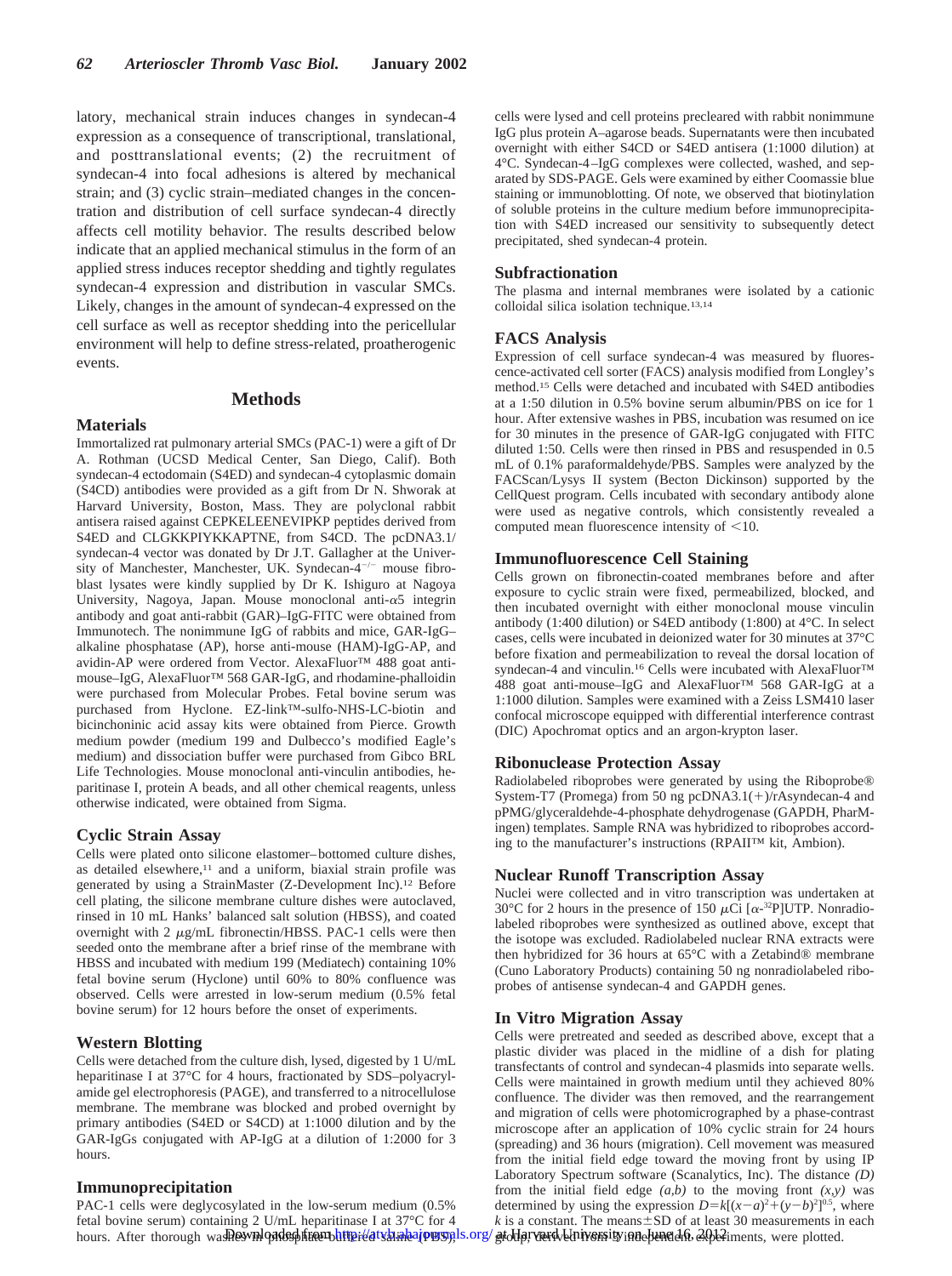#### **Statistics**

ANOVA (single factor) was used to compare differences among average values obtained from within groups. Significance was accepted at  $P<0.05$ .

#### **Results**

# **Effect of Cyclic Strain on Syndecan-4 mRNA Expression in PAC-1 Cells**

Cyclic strain produced a rapid, though transient, upregulation in syndecan-4 mRNA expression (Figure 1). Normalized to the amount of GAPDH, syndecan-4 mRNA was induced within 30 minutes  $(2.62 \pm 0.46 \text{-} \text{fold}, P=0.025, n=4)$  and exhibited a maximal increase  $(3.89 \pm 0.14 \text{ -fold}, P \leq 0.001,$  $n=5$ ) at 1 hour, with a decline thereafter to prestrained levels within 24 hours. A decrease in strain magnitude from 10% to 3% did not alter the expression pattern (data not shown). Of note, at a strain amplitude of 10% and a cycle frequency of 1 Hz, significant cell loss was not observed during the 24-hour study interval, as determined by total cell protein levels that decreased by  $\langle 8\% (P>0.05, n=3; \text{data not shown})$ . Thus, all subsequent experiments were performed at 1 Hz and a 10% strain amplitude.

To characterize the role of transcriptional regulation in the alteration of syndecan-4 mRNA levels, a nuclear runoff transcription assay was performed (Figure 1B). An increase in the syndecan-4–GAPDH ratio ( $\approx$  2.9-fold) was observed after 1 hour but not after 24 hours of cyclic strain, indicative of a rapid induction of syndecan-4 promoter activity. In principle, suppression of mRNA decay in the cytosol might provide an additional mechanism for transient accumulation of syndecan-4 mRNA. However, addition of actinomycin completely abolished strain-induced upregulation of syndecan-4 mRNA, which suggests that transcription is the dominant mechanism of this effect. Notably, cycloheximide treatment did not inhibit syndecan-4 mRNA induction in response to cyclic strain (Figure 1C). It suggests that syndecan-4 is an immediate-early gene, because the rapid induction of its mRNA is independent of new synthesis of transcription factors.17

# **Effect of Cyclic Strain on Syndecan-4 Protein Expression**

Immunoprecipitation with S4ED anti–syndecan-4 polyclonal antibodies identified 2 species in PAC-1 cells with apparent molecular weights of 50 and 70 kDa, likely representative of core protein oligomers. It should be noted that reblotting with anti–syndecan-4 antibodies was performed in independent experiments, during which the 50- and 70-kDa bands were identified as syndecan-4. Deglycosylated syndecan-4 core proteins have a well-documented tendency to self-associate, forming noncovalently linked multimers that migrate on polyacrylamide gels at 35 kDa,18,19 44 to 46 kDa,15,16,20 and 70 kDa.16 The extent of oligomer formation is often dependent on the source of the examined tissues, $21$  the relative expression level of the protein,<sup>6</sup> the complex pattern of unsaturated glucuronates remaining on the core protein after enzymatic deglycanation,<sup>22</sup> and the intercalation of membrane lipids with core proteins,<sup>23,24</sup> as well as the sensitivity and avidity of antibodies to diverse syndecan-4 epitopes. The specificity of the antibody used in our study has been characterized in detail by OS muloaded drom Phttp://atvbrahajournals.org/spddaeyanthylmiyetsity on June 16, 2012

 $\overline{\mathbf{A}}$ 



**Figure 1.** Syndecan-4 mRNA expression in response to cyclic strain. A, Total RNA was harvested from cells exposed to 10% cyclic strain for 0, 0.25, 0.5, 1, 2, 4, 8, and 24 hours and subjected to ribonuclease protection assay. Means $\pm$ SD are plotted. *\*P=*0.025, n=4 (0.5 hours vs control), *\*\*P<*0.001, n=5 (1 hour vs control), \*\*\*P=0.007, n=4 (2 hours vs control). B, The transcriptional activities of the syndecan-4 gene in the absence (control) and presence of cyclic strain for 1 and 24 hours were examined by nuclear runoff transcription assay. Indexes represent the average ratios of syndecan-4 to GAPDH of 3 independent experiments. \*P=0.034, 1 hour vs 0 hours. In C, cells were pretreated by actinomycin (5  $\mu$ g/mL) or cycloheximide (5  $\mu$ g/mL) for 2 hours in the absence of stretch, after which the indicated agents remained in the medium and 10% cyclic strain was applied to the cells for various times. Ribonuclease protection assay was carried as described in A. C indicates control.

others.18 Moreover, with the use of identical reagents and protocols, these 2 species were not observed in syndecan- $4^{-/-}$ mouse fibroblasts, whereas transfection of PAC-1 cells with  $pcDNA3.1(+)$ /syndecan-4 significantly enriched the 50-kDa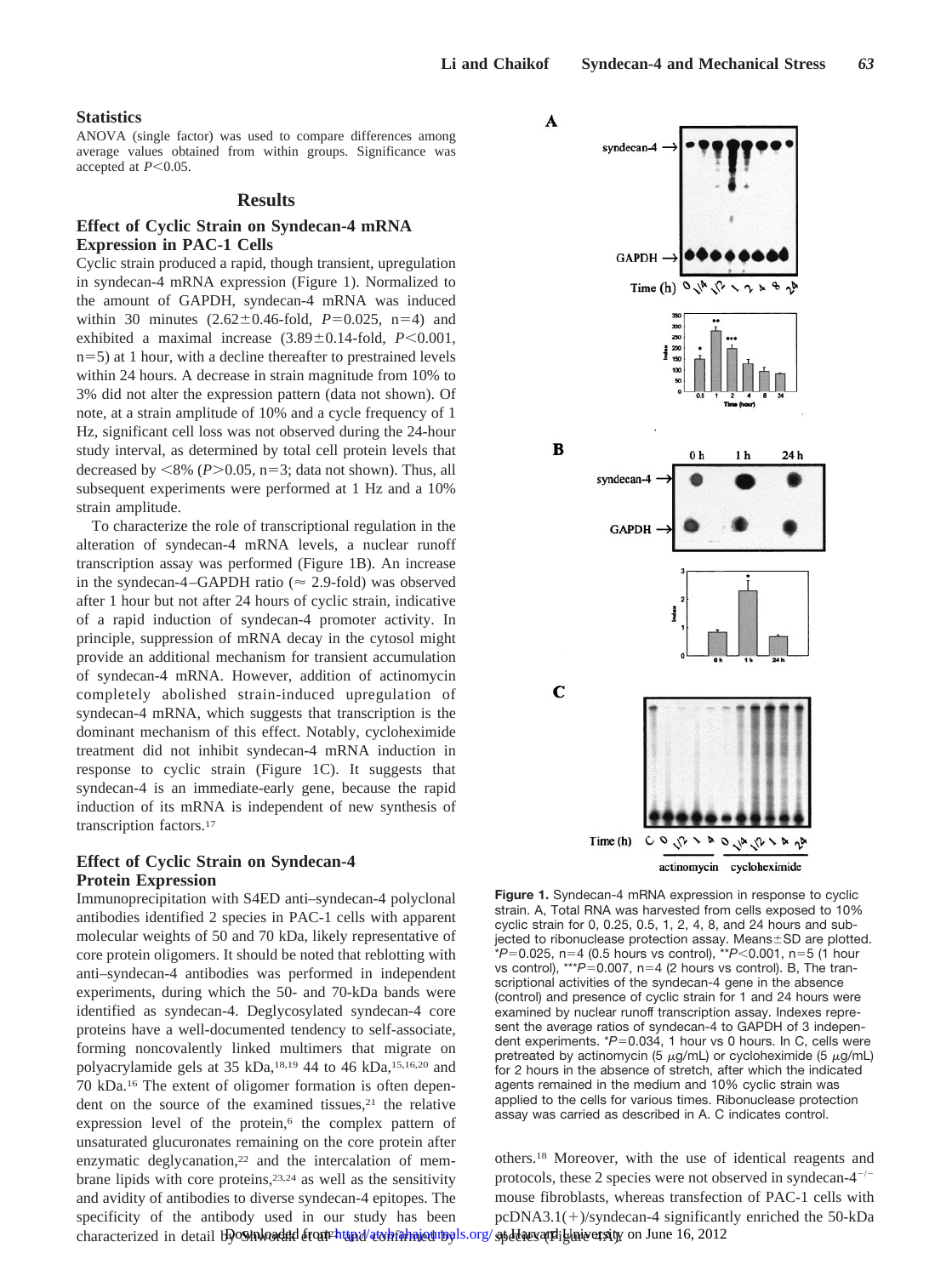A



PM IM **Figure 2.** Effects of cyclic strain on expression and compartmentalization of syndecan-4 proteins. Cells before and after exposure to cyclic strain for 1, 2, 4, 8, and 24 hours were detached; 100  $\mu$ g cell protein from each sample was used for immunoprecipitation with S4ED antibodies. Proteins were fractionated by 15% SDS-PAGE and visualized by Coomassie blue staining (top panel of A). Immunoprecipitated bands were reconfirmed by reblotting with anti–syndecan-4 antibodies. With the use of identical reagents and protocols, protein bands were not observed in syndecan-4  $^{-/-}$  mouse fibroblasts. The expression of  $\alpha$ 5 integrin and vinculin was determined by Western blotting (middle and bottom panels of A). In B, the plasma membranes (PM) and internal membranes (IM) were subfractionated by differential centrifugation on a Nycodenz™ gradient, deglycosylated by heparitinase I, and

immunoblotted by S4CD antibodies.

Cyclic strain differentially modulated the levels of both the 50- and the 70-kDa species (Figure 2A). The 70-kDa band was elevated at 1 hour, followed by a gradual decline that paralleled an increase in the 50-kDa species. In contrast, the expression of  $\alpha$ 5 integrin and vinculin, 2 proteins associated with fibronectin-induced focal adhesions, was unaffected by cyclic strain. Subfractionation studies revealed that the 50 kDa species was predominantly localized in association with the plasma membrane, whereas the 70-kDa species was concentrated within internal membrane fractions (Figure 2B). These data suggest that mechanical forces alter both the expression of syndecan-4 and its distribution between cell compartments.

# **Effect of Cyclic Strain on the Redistribution of Cell Surface Syndecan-4**

A unique property of syndecan-4 is its recruitment to focal adhesions<sup>25</sup> and the capacity of thrombin, epidermal growth factor, and phorbol myristate acetate<sup>26</sup> to induce cleavage of its ectodomain. To analyze whether cyclic strain causes a redistribution or loss of this molecule from the cell surface, the levels of syndecan-4 on the cell surface and in the culture medium were characterized. Biotinylation of the cell monolayer selectively labeled syndecan-4 on the dorsal aspect of the cell membrane (please see www.ahajournals.org, Figure IA). This technique, which has been referred to as "differential cell surface biotinylation," has been used as a biochemical marker of polarity.27 Immunoprecipitation revealed a 50-kDa, membrane-associated species, in agreement with subfractionation studies, that became less abundant with the duration of mechanical stretch. A higher-molecular-weight band ( $\approx$ 100 kDa) was also observed as the 50-kDa species decreased, suggesting that higher-order oligomers might form before the displacement of syndecan-4 from the cell membrane. FACS analysis confirmed that syndecan-4 was lost from the cell surface within 1 hour of exposure to cyclic strain (Figure IB). However, while the level of syndecan-4 on the dorsal cell surface remained low throughout the late period of cyclic strain  $(1$  hour), total cell surface syndecan-4, as determined by FACS, gradually increased from 4 to 24 hours. These data suggest that the reappearance of syndecan-4, after the initial onset of cyclic strain, is largely confined to the underlying cell-substrate interface.

The loss of syndecan-4 from the cell surface suggests that mechanical strain induces protein shedding. Indeed, a 50-kDa species was detected as early as 1 hour after the onset of cyclic strain, with a maximum level observed at 4 hours (Figure IC). At 24 hours, an additional 30-kDa band was also noted, suggesting possible degradation or proteolytic cleavage of the core protein. Constitutive and inducible shedding of a 20-kDa syndecan-4 ectodomain has been previously identified in wound fluids and cell culture medium,<sup>5</sup> with proteolytic cleavage of the core protein at a site near the plasma membrane as the presumed mechanism. Our ability to detect a 50-kDa protein in the conditioned medium is probably indicative of core protein aggregation or, potentially, loss of the noncleaved protein by a process of membrane budding or vesicle formation.

# **Effect of Cyclic Strain on Syndecan-4 Recruitment Into Focal Adhesions**

Redistribution of cell surface syndecan-4, mediated by cyclic strain, may imply changes in the extent or formation of focal adhesion complexes. Utilizing indirect immunofluorescence microscopy, we investigated the association of syndecan-4 with vinculin as a focal adhesion marker. In the absence of cyclic strain, syndecan-4 was observed at the perimeter of leading lamellipodia, some of which were colocalized with vinculin (Figure 3A). Incomplete colocalization of syndecan-4 with vinculin might be due to the nonrigid nature of the silicone membrane contact surface28,29 or the pretreatment of cells in quiescent medium.30 Syndecan-4 staining was also identified in a diffuse pattern radiating from the nucleus and was accompanied by apparent sequestration in granular Downloaded from<http://atvb.ahajournals.org/>at Harward University on June 16, 211 2 to leading lamellipodia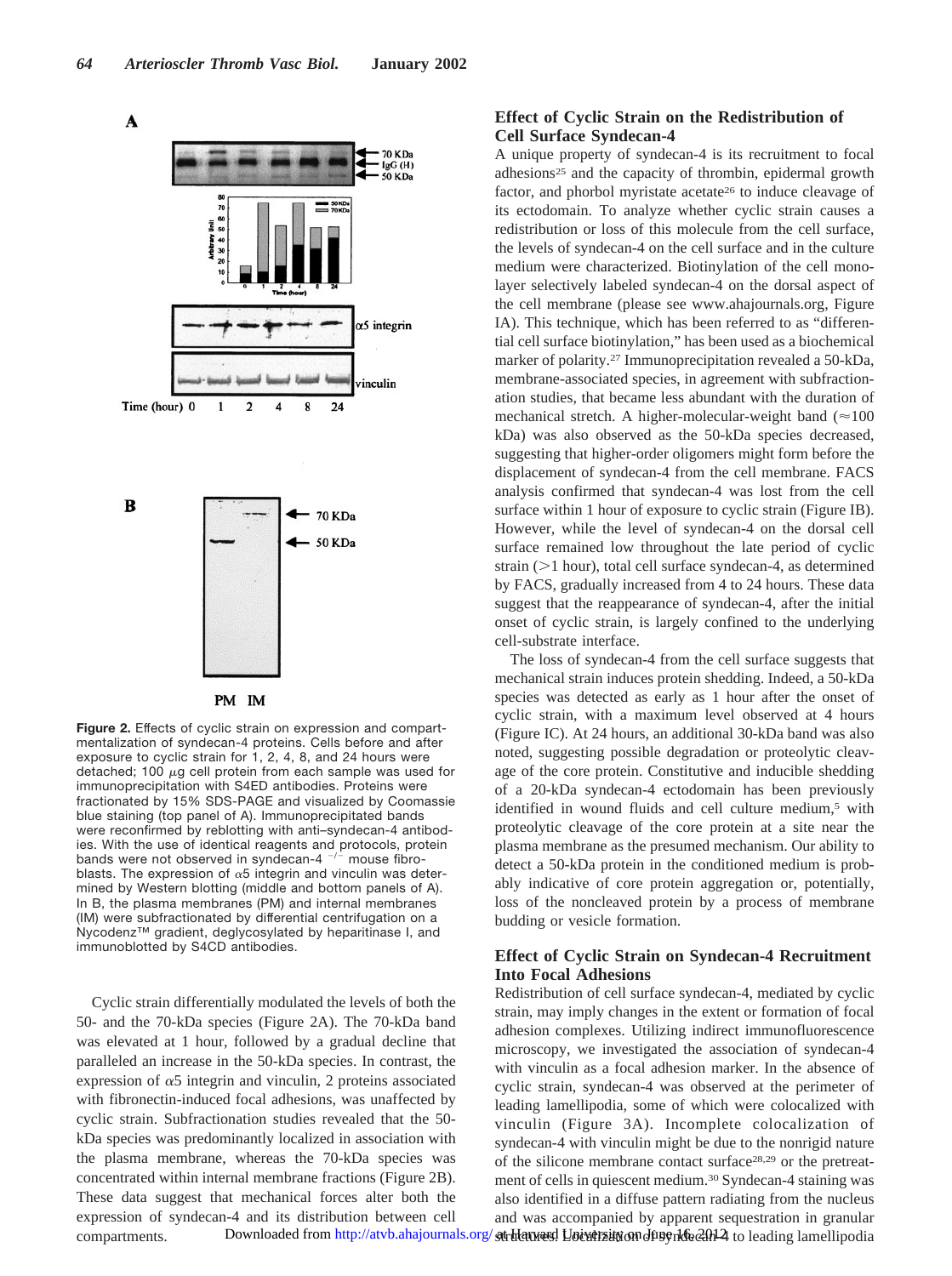

**Figure 3.** Immunofluorescence and confocal microscopic imaging of syndecan-4 and vinculin in stretched cells. A, Syndecan-4, vinculin,  $\alpha$ 5 integrin, and actin microfilaments were examined by immunofluorescence microscopy as outlined in Methods. Panels from left to right: control (prestrain); 1 hour of cyclic strain; 24 hours of cyclic strain. B, Optical confocal sectioning of syndecan-4 (red) and vinculin (green) distribution in the *z* direction. Panels from left to right: Control (prestrain); 1 hour of cyclic strain; 24 hours of cyclic strain. C, After exposure to 10% cyclic strain for 24 hours and cell removal from the silicone membrane by hypotonic lysis, immunostaining revealed that syndecan-4, but not vinculin, was bound to the fibronectin-coated silicone membrane.

was lost with the acute onset of cyclic strain  $(<1$  hour). After 24 hours of mechanical deformation, syndecan-4 staining was uniformly concentrated in the vicinity of the nucleus. Likewise, the longitudinal orientation of F-actin microfilaments and the perinuclear localization of vinculin were more pronounced. In contrast, the distribution of  $\alpha$ 5 integrin was not significantly altered by cyclic strain.

Confocal microscopy was used to optically section cells to further define the distribution of syndecan-4 and vinculin (Figure 3B). After 24 hours of repetitive mechanical stretch, vinculin and syndecan-4 were localized predominately to dorsal and ventral aspects, respectively, of cross-sectional cell images. This polarized distribution was further supported by immunofluorescent staining of the silicone membrane after cell removal by hypotonic lysis (Figure 4C). Syndecan-4 staining resembled a fibril-like network, similar to that associated with cell-mediated reorganization of substrateadsorbed fibronectin.31 Furthermore, little vinculin was bound to the membrane, consistent with cross-sectional cell imaging.

# **Overexpression of Syndecan-4 Limits Stretch-Induced Cell Movement**

Mechanical deformation stimulated cell migration, as well as the reorganization of randomly plated cells into cordlike structures. The ability of syndecan-4 to modulate stretchinduced cell migration was investigated to http://axbreksion.pals.org/andHaryand Lanoarsity on Luna Andrix, it is probable that

the core protein in PAC-1 cells. Ribonuclease protection assay, Western blotting, and FACS analysis confirmed that syndecan-4 levels were increased, including that found on the cell surface (Figure 4A). After 24 hours of stretch, overexpressers remained distributed in a random surface pattern (Figure 4B). Moreover, cell movement was significantly reduced for transfectants that overexpressed syndecan-4 but not for those cells transfected with a control plasmid  $(118.4 \pm 13.6 \text{ vs } 30.4 \pm 12.9, P < 0.001, n = 30; \text{ Figure } 4C).$ Interestingly, confocal microscopy demonstrated that overexpression of syndecan-4 was associated with increased retention of vinculin in the ventral plasma membrane (Figure 4D). These studies suggest that the loss of syndecan-4 contributes to stretch-induced cell movement and aggregation.

#### **Discussion**

Although the mechanical effects of elevated blood pressure provide an important stimulus for the development of vascular wall hypertrophy and atherosclerosis, the molecular and cellular events underlying this process have only recently become the focus of experimental study. In part, this field of investigation has been motivated by the development of mechanostimulus systems based on the distention of a flexible substrate, thereby providing a convenient route for the in vitro application of a well-defined stress to cultured cells. Because vascular SMCs regulate the synthesis, degradation,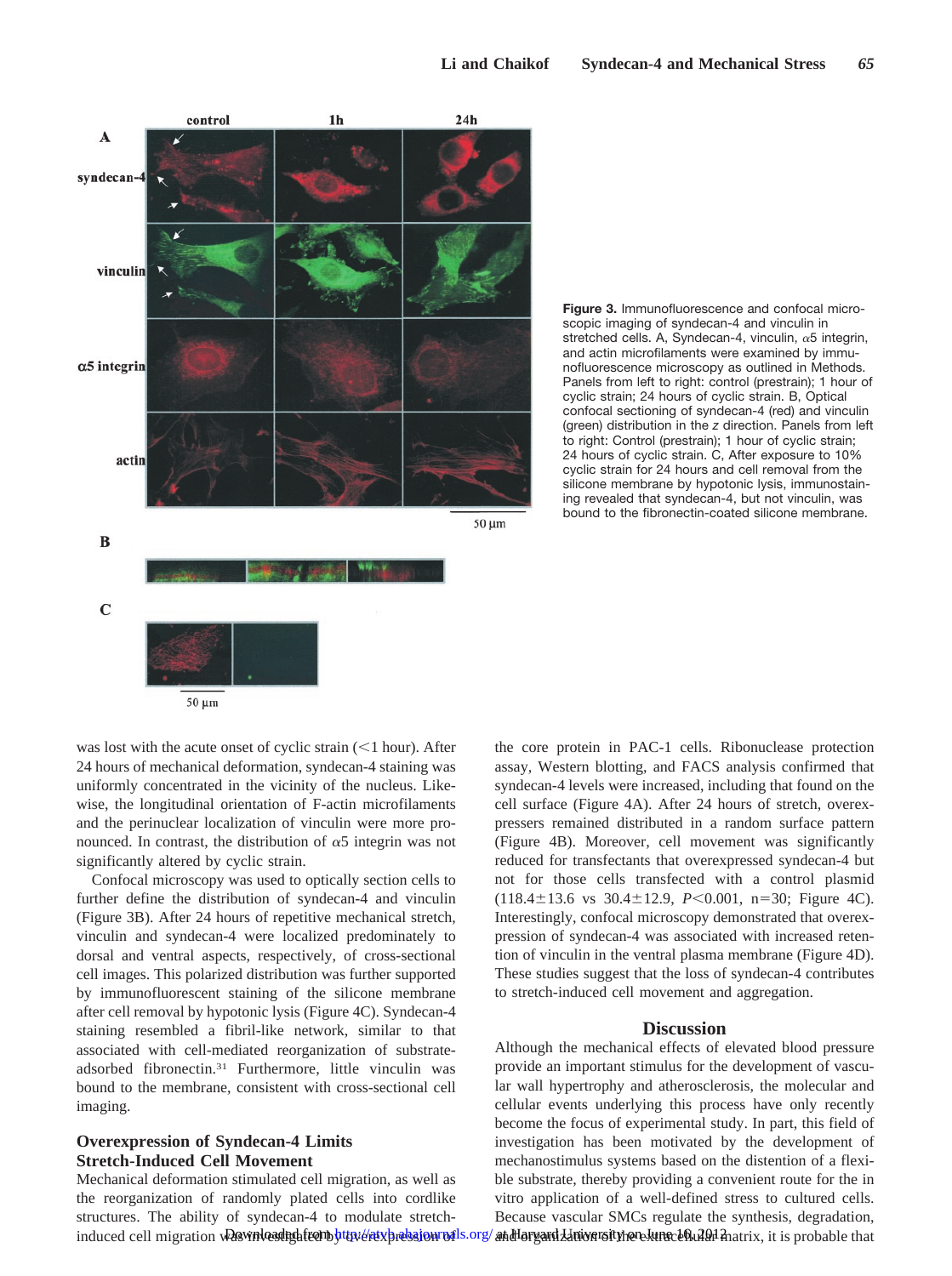



these cells play a central role in responding to local changes in arterial wall mechanics. Cheng et al,<sup>12</sup> for instance, have observed that large, mechanical deformations in vitro  $(\geq 14\%$ strain) lead to direct SMC injury, with the release of FGF-2 from intracellular stores and, as a consequence, the initiation of cell proliferation. This sequence of events is similar to that observed after experimental balloon injury in vivo. Likewise, others have observed that at similar strain amplitudes, SMCs generate superoxide anions and hydrogen peroxide, as well as express other proinflammatory factors such as monocyte chemotactic protein-1.32–34 Notably, mechanical stretch is also capable of regulating gene expression at strains well below amplitudes that cause SMC injury  $(\leq 10\%$  strain amplitude) and FGF-2 release. However, of 5000 genes that were screened in human aortic SMCs by a transcription profiling strategy, Feng et al<sup>35</sup> identified only 5 genes with altered expression patterns at low strain amplitudes. Three genes were upregulated  $(>2.5\text{-fold})$ —cyclooxygenase-1, tenascin-C, and plasminogen activator inhibitor-1, and 2 were downregulated (2.5 fold)—matrix metalloproteinase-1 and thrombomodulin. It was suggested that by increasing the expression of plasminogen activator inhibitor-1, an inhibitor of plasminogen activators, and reducing the levels of matrix metalloproteinase-1, the effect of strain on SMCs was to promote extracellular matrix accumulation by altering the balance of matrix synt**iDesisnloaded from http://six/prificiantly.**ls.org/aty**Uaxyes,! University on June 16e2012** not been clearly identi-

this work emphasized that the application of mechanical stretch in a range similar to that used for our investigation does not provide a stimulus for a generalized transcriptional response.

In this report, we have identified that syndecan-4 is induced as an immediate-early gene in response to cyclic strain in a manner that is transcriptionally regulated. Primer extension analysis of the human, rat, and mouse syndecan-4 genes reveal that the 5' flanking sequence contains binding sites for Sp1, activator protein-2, nuclear factor- $\kappa$ B, MyoD, histone H4 transcription factor-2, and lipopolysaccharidebinding protein-1.36 The presence of these binding sequences suggests that growth factors,  $37,38$  cytokines,  $39$  and proteases  $38$ may regulate syndecan-4 expression at a transcriptional level. Indeed, Cizmeci-Smith et al<sup>37</sup> have observed that FGF-2, platelet-derived growth factor, and serum induce syndecan-4 expression in vascular SMCs. No other inducers of syndecan-4 expression have been identified, with the exception of PR-39, a member of the cathelin protein family that is produced by circulating granulocytes and macrophages, and albumin-bound linoleic acid.40 The mechanism by which PR-39 and linoleic acid upregulate syndecan expression is not well understood. Although "stretch response elements" have been reported in the promoter region of the c-*fos*, atrial natriuretic factor, and  $\beta$ -myosin heavy-chain genes in cardiac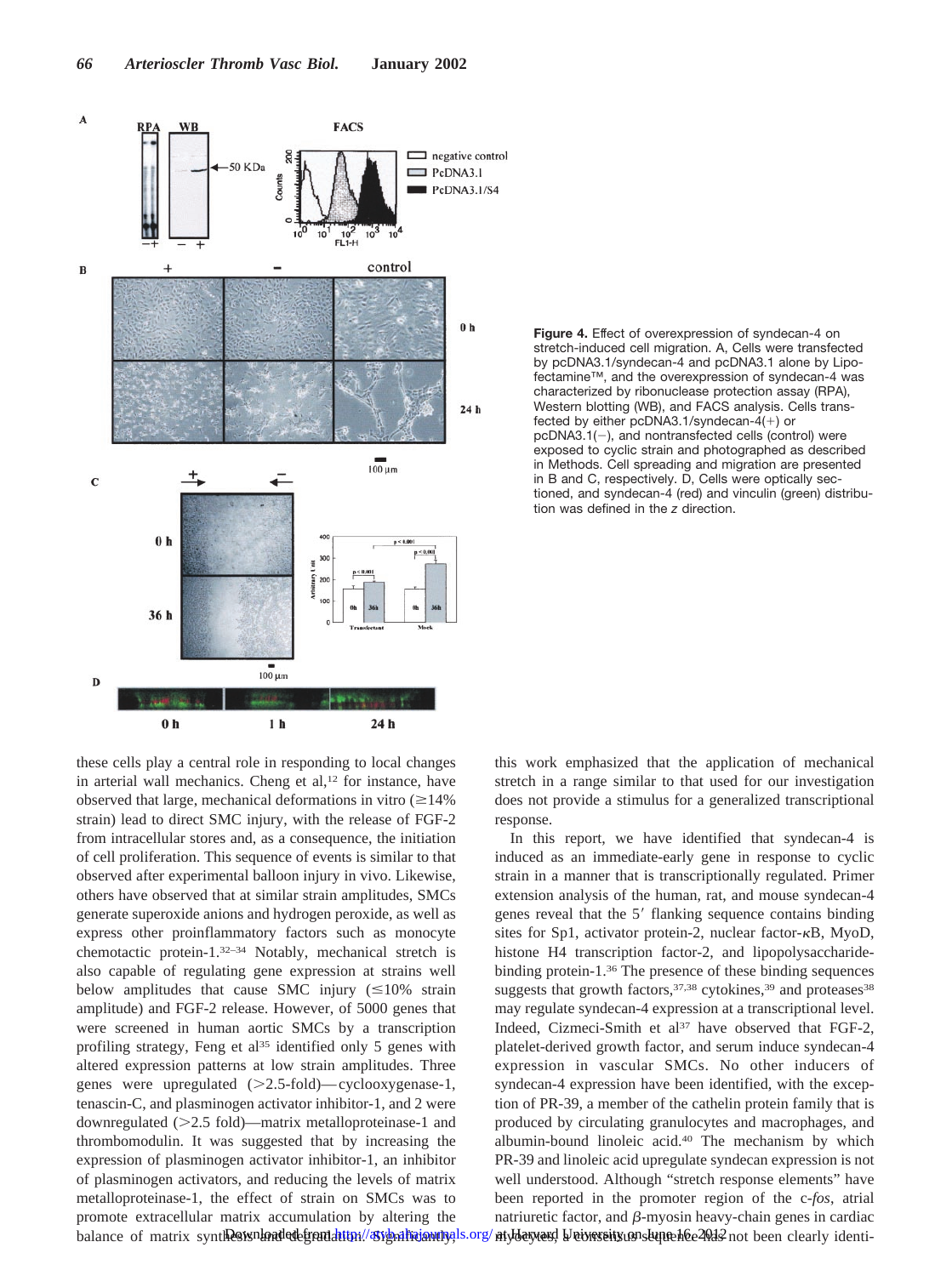fied.41 Nonetheless, cyclic strain–mediated signaling pathways have been directly linked to specific *trans*-acting factors, such as nuclear factor- $\kappa$ B and activator protein-2.<sup>42,43</sup> As noted, both factors have corresponding *cis*-acting elements in the syndecan-4 promoter region.

In response to cyclic strain, changes in syndecan-4 expression were associated with coordinate changes in concentration and compartmentalization of syndecan-4 proteins. In particular, accelerated loss of syndecan-4 from the surface of cultured SMCs was noted almost immediately after the initiation of mechanical stretch. Cell surface HSPGs are shed as part of normal turnover by proteolytic cleavage of the core protein. Although the proteolytic enzyme that is responsible for core protein cleavage has not been identified, recent data suggest that shedding can be regulated by various external stimuli. Syndecan-4 shedding has been induced by growth factors and proteases, such as epidermal growth factor and thrombin, respectively; soluble virulence factors of microbial pathogens; and cellular stress (eg, ceramide and hyperosmolarity).7 Mechanical stretch appears to provide an additional stimulus for syndecan-4 shedding and supports the notion that HSPG shedding is a regulated host response to tissue injury. Soluble agonists that stimulate syndecan shedding act through specific signaling pathways. For example, cellular stress–related agonists induce shedding by way of the c-Jun NH2-terminal kinase (JNK) mitogen-activated protein (MAP) kinase pathway, whereas epidermal growth factor works through the extracellular signal–regulated kinase (ERK)/ MAP kinase pathway.26,38 Other signaling pathways appear to regulate shedding because of direct stimulation of protein kinase C (PKC). All of these pathways appear to converge on a protein tyrosine kinase(s) in a fashion not yet defined. Notably, ERK, JNK, and PKC are all activated in response to mechanical stress.44,45 Moreover, whereas use of a tyrosine kinase inhibitor appears to prevent strain-induced cell alignment and reorientation, this effect has not been observed in response to PKC and ERK inhibitors.46,47 The role of JNK as a mediator of strain-induced cell migration has not been well defined.

Prior reports have emphasized that shed syndecans retain the ligand-binding activities of their cell surface counterparts. For example, purified syndecan-1 ectodomains bind neutrophil elastase and cathepsin G, thereby reducing the affinity of these proteases for their physiological inhibitors and enhancing their activity.48 In binding a variety of growth factors and cytokines, shed syndecans are also capable of increasing their effective concentration near the site of release, presumably enhancing the probability of interactions with high-affinity cell surface receptors. Thus, acute or chronic changes in the local mechanical environment within the vascular wall likely induce SMCs to shed syndecans as an adaptive response to injury that ultimately may contribute to a cascade of proatherogenic events. However, it also bears emphasis that the shedding of cell surface HSPGs rapidly reduces the amount of HS on the cell surface. As a coreceptor for binding of growth factors and matrix proteins to cell surfaces, it has been suggested that syndecan shedding might provide another mechanism for modulating cell responses to both soluble and insoluble HS-binding proteins.7 For example, cell proliferation in response to FGF-2 is reduced in cells treated with either HS-digesting enz**Pawnloaded from http://atebalajourns**ls.org/ at Hanvard liniversity on June 16, 2012, 163–518.

sulfation, such as sodium chlorate. Our studies demonstrate that strain-induced loss of cell surface syndecan-4 was associated with increased SMC motility on fibronectin-coated substrates and that this effect was abrogated in cells overexpressing syndecan-4. These data confirm that acute changes in cell surface syndecan-4 levels due to receptor shedding can have a significant impact on receptor signaling events related to cell migration.

It is also worthy of comment that with the onset of mechanical strain, relatively little syndecan-4 was localized to the basal cell surface or associated with vinculin. Recent studies have revealed that cyclic strain can induce rapid translocation of novel PKC isoforms, such as  $PKC\delta$ , to the cell membrane.49 While syndecan-4 oligomerization promotes  $PKC\alpha$  binding and activation, novel forms of PKC may induce the phosphorylation of Ser183 within the C1 domain of rat syndecan-4.50,51 Of interest, phosphorylation of Ser183 abolishes phosphatidylinositol 4,5-biphosphate–dependent oligomerization of syndecan-4, which is required for mature adhesion complex formation. Thus, in addition to an absolute reduction in cell surface syndecan-4 molecules, inhibiting the oligomerization of those that remain could also contribute to the enhancement of cell motility that was observed early after the onset of strain.

It has been demonstrated that the net effect of physical forces on the arterial wall is to increase expression of a variety of growth-stimulating and proinflammatory gene products, albeit at force levels capable of inducing cell injury. In contrast, the repertoire of genes expressed in response to physiological levels of elevated mechanical strain is much more limited. The investigations reported herein serve to emphasize that changes in the local mechanical environment regulate syndecan-4 expression and shedding. As a result, alterations in related cell behavior may be an important contributing factor to those morphogenetic events that underlie stress-induced vascular wall remodeling processes.

#### **Acknowledgments**

The work was supported by an American Heart Association postdoctoral fellowship award, Southeast Affiliate, (to L.L.) and National Institutes of Health grant RO1HL60903 (to E.L.C.).

#### **References**

- 1. Zarins CK, Zatina MA, Giddens DP, Ku DN, Glagov S. Shear stress regulation of artery lumen diameter in experimental atherogenesis. *J Vasc Surg*. 1987;5:413–420.
- 2. Cheng GC, Loree HM, Kamm RD, Fishbein MC, Lee RT. Distribution of circumferential stress in ruptured and stable atherosclerotic lesions: a structural analysis with histopathological correlation. *Circulation*. 1993; 87:1179–1187.
- 3. Richardson PD, Davies MJ, Born GV. Influence of plaque configuration and stress distribution on fissuring of coronary atherosclerotic plaques. *Lancet*. 1989;2:941–944.
- 4. Libby P, Schwartz D, Brogi E, Tanaka H, Clinton SK. A cascade model for restenosis: a special case of atherosclerosis progression. *Circulation*. 1992;86(suppl III):III-47–III-52.
- 5. Bernfield M, Gotte M, Park PW, Reizes O, Fitzgerald ML, Lincecum J, Zako M. Functions of cell surface heparan sulfate proteoglycans. *Annu Rev Biochem*. 1999;68:729–777.
- 6. Carey DJ. Syndecans: multifunctional cell-surface co-receptors. *Biochem J*. 1997;327:1–16.
- 7. Park P, Reizes O, Bernfield M. Cell surface heparan sulfate proteoglycans: selective regulators of ligand-receptor encounters. *J Biol Chem*. 2000;275:29923–29926.

8. Burridge K, Chrzanowska-Wodnicka M. Focal adhesions, contractility,